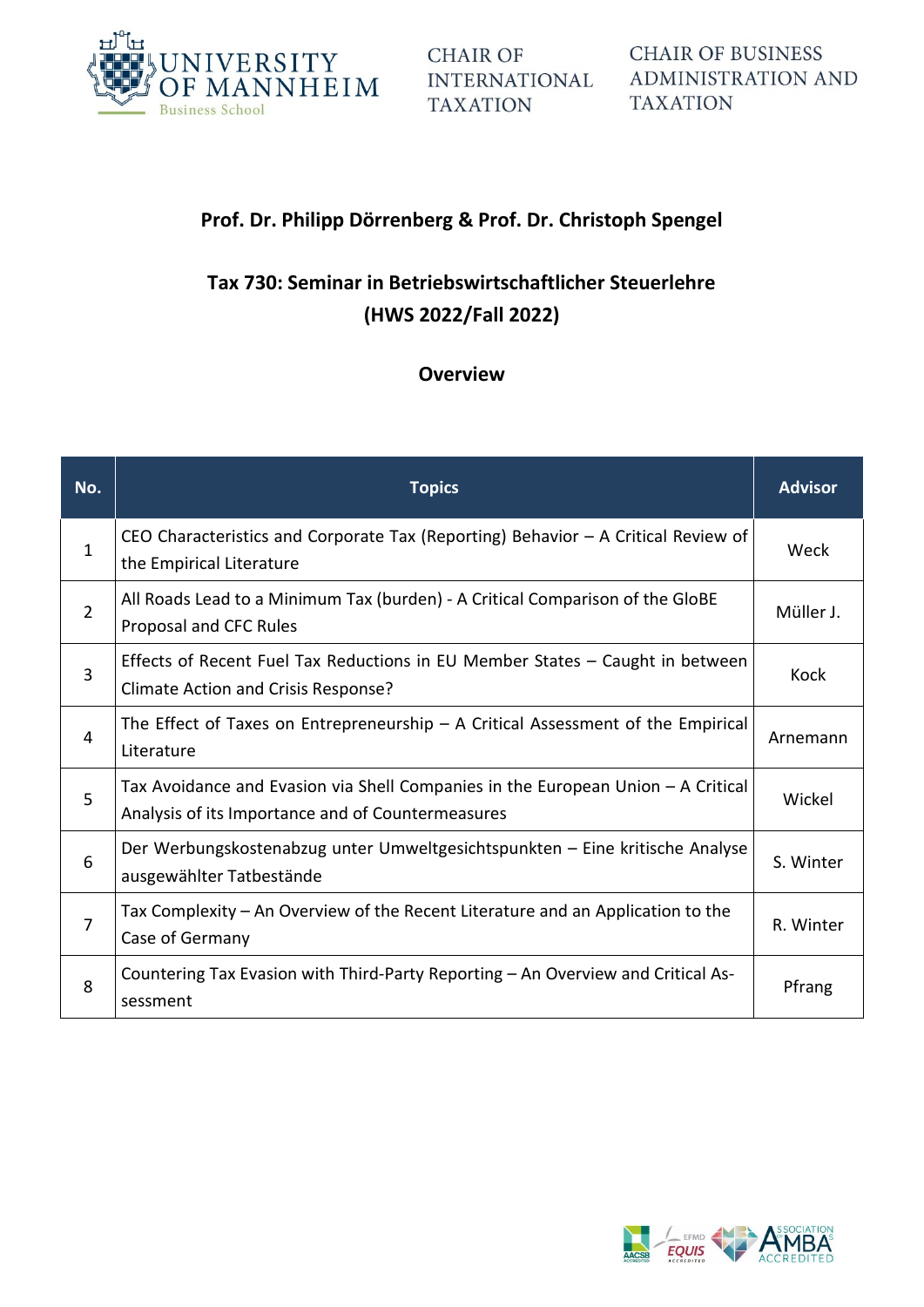# **Topic 1: CEO Characteristics and Corporate Tax (Reporting) Behavior – A Critical Review of the Empirical Literature**

### Description:

The literature on the influence of personal characteristics of board members on corporate behavior has grown considerably in recent years. Are male managers more tax aggressive than female managers? How is the CEO's religious affiliation related to the corporate tax strategy? And what impact does a managers' sporting preferences have on the tax aggressiveness of firms? The extensive and steadily growing literature gives reason to systematically compile and structure the current empirical evidence.

- Francis, B., Hasan, I., Wu, Q., Yan, M., 2014. Are female CFOs less tax aggressive? Evidence from tax aggressiveness, Bank of Finland Research Discussion Papers, No. 16/2014, ISBN 978-952-6699- 89-9, Bank of Finland, Helsinki, http://nbn-resolving.de/urn:NBN:fi:bof-201410243029
- Koester, A., Shevlin, T., Wangerin, D., 2017. The role of managerial ability in corporate tax avoidance. Management Science, 63(10), 3285-3310.
- Luo, S., Shevlin, T., Shi, L., Shih, A., 2022. CEO Sports Hobby and Firms' Tax Aggressiveness. The Journal of the American Taxation Association, 44(1), 123-153.

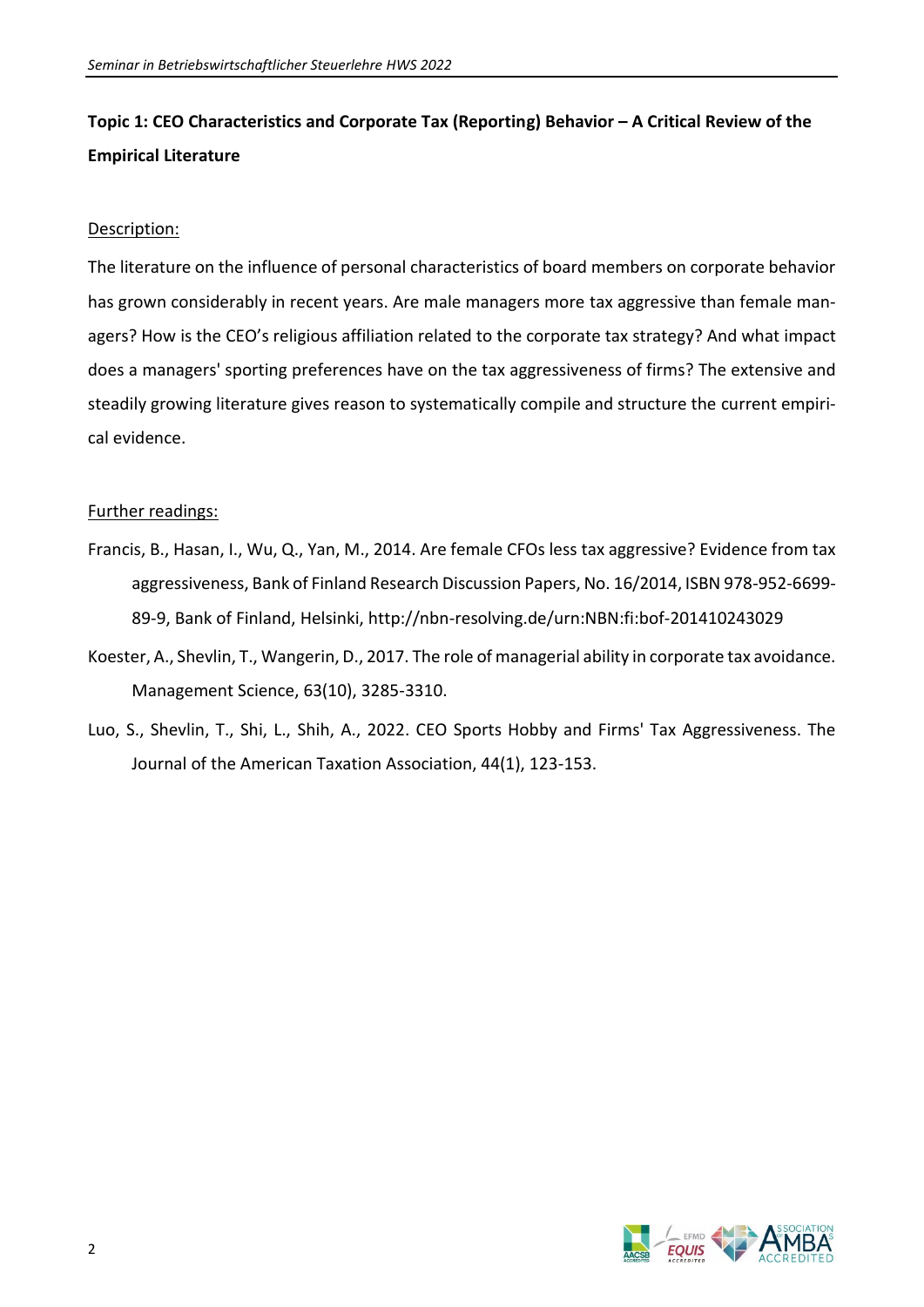## **Topic 2: All Roads Lead to a Minimum Tax (burden) - A Critical Comparison of the GloBE Proposal and CFC Rules**

### Description:

The OECD's planned minimum tax is publicly considered as an important and unprecedented milestone in the story of combating base erosion and profit shifting (BEPS). However, many OECD countries already have implemented a kind of minimum tax: the so-called controlled foreign company (CFC) regulations. Due to the binding enacted Anti-Tax Avoidance Directive (ATAD) in the EU, which contains CFC rules, all EU member states implemented comparable CFC regulations in their national tax laws. Even before the ATAD, some EU member states had CFC rules in place. It is, therefore, open to debate if the EU really needs a minimum taxation while having coordinated CFC rules.

- Arnold, B. J., 2019. The Evolution of Controlled Foreign Corporation Rules and Beyond. Bulletin for International Taxation 73(12), p. 631-648.
- Englisch, J., 2021. Designing a Harmonized EU-GloBE in Compliance with Fundamental Freedoms. EC Tax Review 2021(3), p. 136-142.
- Hey, J., 2021. The 2020 Pillar Two Blueprint: What Can the GloBE Income Inclusion Rule Do That CFC Legislation Can't Do. Intertax 49(1), p. 7-13.
- Vlasich, B. F., 2021. CFC Rules and the Global Minimum Tax. In: Bravo, N., Miladinovic, A. (Eds.). Concept and Implementation of CFC Legislation. Linde, Vienna, p. 435-456.

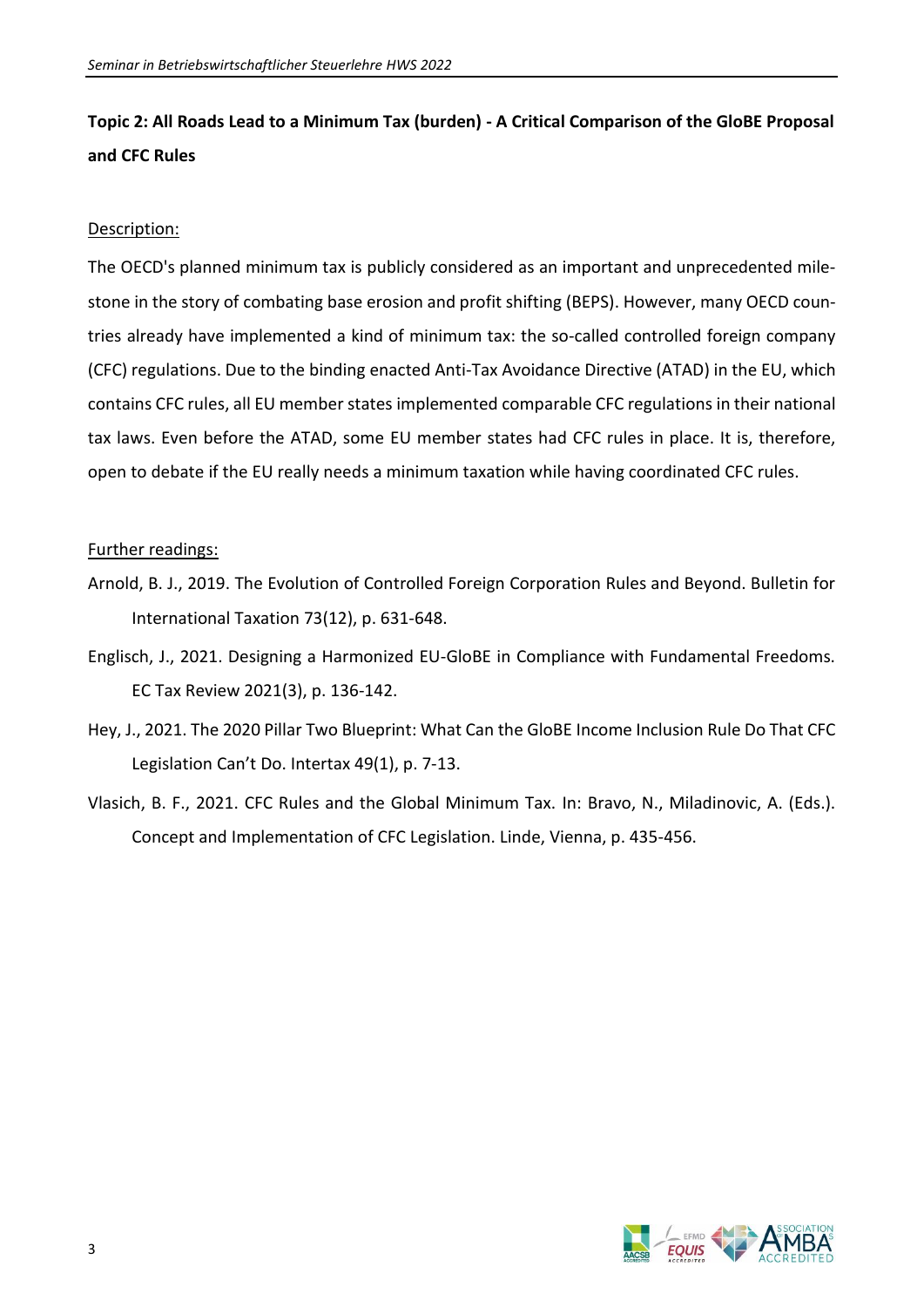## **Topic 3: Effects of Recent Fuel Tax Reductions in EU Member States – Caught in between Climate Action and Crisis Response?**

#### Description:

Over the course of the last months, geopolitical crisis led to strong volatility in prices of fossil fuels, leading many EU member states governments to react by reducing the sizable tax burden they impose on gasoline and diesel consumption. These tax reductions take multiple forms, ranging from direct tax subsidies to indirect tax reductions. They reverse a trend of steadily increasing fossil fuel tax rates over the last decade due to climate actions. Moreover, from an academic point of view, the effect of indirect taxation on consumption, prices and inequality is contentious, and depends on multiple additional factors. Against this background, it is of interest to review and assess these recent tax policy changes and their motivation.

- Buettner, T., Madzharova, B., 2021. Unit Sales and Price Effects of Preannounced Consumption Tax Reforms: Micro-level Evidence from European VAT. American Economic Journal: Economic Policy, 13 (3): 103-34.
- Chetty, R., Looney, A., Kroft, K., 2009. Salience and Taxation: Theory and Evidence. American Economic Review, 99 (4): 1145-77.
- Dreher, A., Krieger, T., 2010. Diesel price convergence and mineral oil taxation in Europe. Applied Economics, 42:15, 1955-1961, DOI: 10.1080/00036840701749076
- Jansen, D.-J., Jonker, N., 2018. Fuel tourism in Dutch border regions: Are only salient price differentials relevant? Energy Economics, 74, issue C, p. 143-153.
- Montag, F., Sagimuldina, A., Schnitzer, M., 2020. Are Temporary Value-Added Tax Reductions Passed on to Consumers? Evidence from Germany's Stimulus. CEPR Discussion Paper No. DP15189, Available at SSRN:<https://ssrn.com/abstract=3688138>

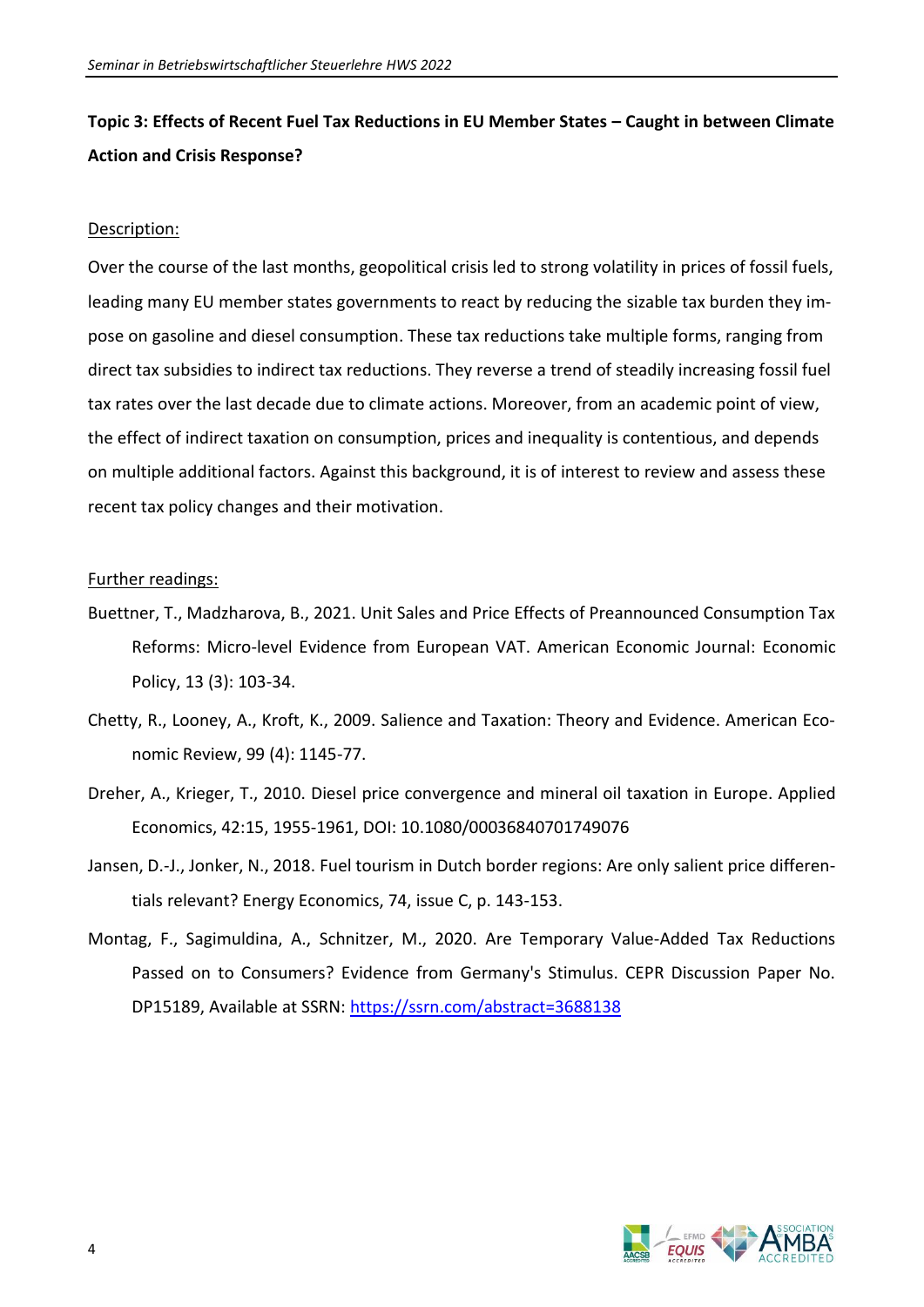**Topic 4: The Effect of Taxes on Entrepreneurship – A Critical Assessment of the Empirical Literature**

### Description:

Entrepreneurship is considered a vital driver of innovation and economic growth. Thus, many studies have investigated what drives entrepreneurship. Over recent years the question of how taxes affect entrepreneurship has regained attention. Not only the magnitude of the tax rate but other factors such as the progressivity of the tax system might also influence the decision to become selfemployed. The direction of the effect of taxes on entrepreneurship is ex-ante unclear. On the one hand higher taxes reduce the payoff an entrepreneur receives from starting a new investment. On the other hand, higher taxes reduce the riskiness of investment since the government shares part of the losses.

- Arulampalam, W., Papini, A., 2021. Tax progressivity and self-employment dynamics. The Review of Economics and Statistics: p.1-44.
- Curtis, M., Decker, R., 2018. Entrepreneurship and state taxation. Available at SSRN: https://ssrn.com/abstract\_id=3101649
- Gentry,W., Hubbard, G., 2000. Tax policy and entrepreneurial entry. American Economic Review 90.2: p.283-287.

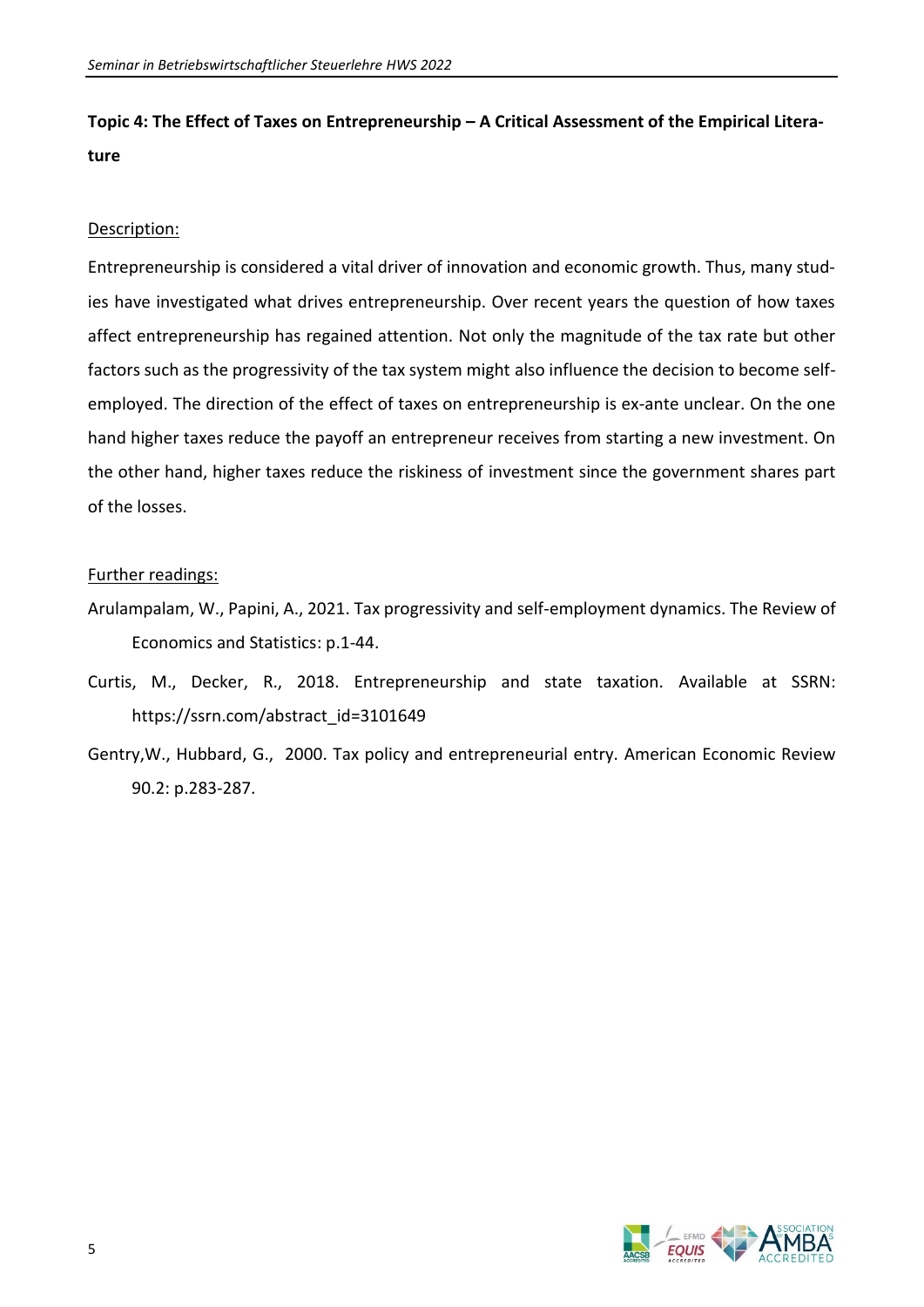# Topic 5: Tax Avoidance and Evasion via Shell Companies in the European Union – A Critical Anal**ysis of its Importance and of Countermeasures**

### Description:

Several data leaks such as the Panama Papers and Paradise Papers revealed that companies as well as wealthy individuals own shell companies in tax havens. However, shell companies do not only exist in offshore tax havens, but also in the European Union, e.g. in the form of Special Purpose Entities (SPEs) in the Netherlands or Ireland. These companies usually have no substance and real economic activities in the country of incorporation and are often used for aggressive tax planning or tax evasion purposes.

Against this background, the European Commission has recently presented a proposal to fight against the misuse of shell companies for tax purposes. It is supposed to ensure that entities in the European Union with no or only minimal economic activity are unable to benefit from any tax advantages.

- Benz, S., Böhmer, J., 2022. Der Entwurf der sog. "Unshell"-Richtlinie als Teil der EU-Initiative "Eine Unternehmensbesteuerung für das 21. Jahrhundert". Der Betrieb, p. 1028-1037.
- European Commission, 2021. Proposal for a Council Directive laying down rules to prevent the misuse of shell entities for tax purposes and amending Directive 2011/16/EU, COM(2021) 565, available at [https://ec.europa.eu/taxation\\_customs/system/files/2021-](https://ec.europa.eu/taxation_customs/system/files/2021-12/COM_2021_565_1_EN_ACT_part1_v7.pdf) [12/COM\\_2021\\_565\\_1\\_EN\\_ACT\\_part1\\_v7.pdf](https://ec.europa.eu/taxation_customs/system/files/2021-12/COM_2021_565_1_EN_ACT_part1_v7.pdf) (29.4.2022).
- Lejour, A., Möhlmann, J., van 't Riet, M., 2022. The immeasurable tax gains by Dutch shell companies. International Tax and Public Finance 29, p. 316-357.

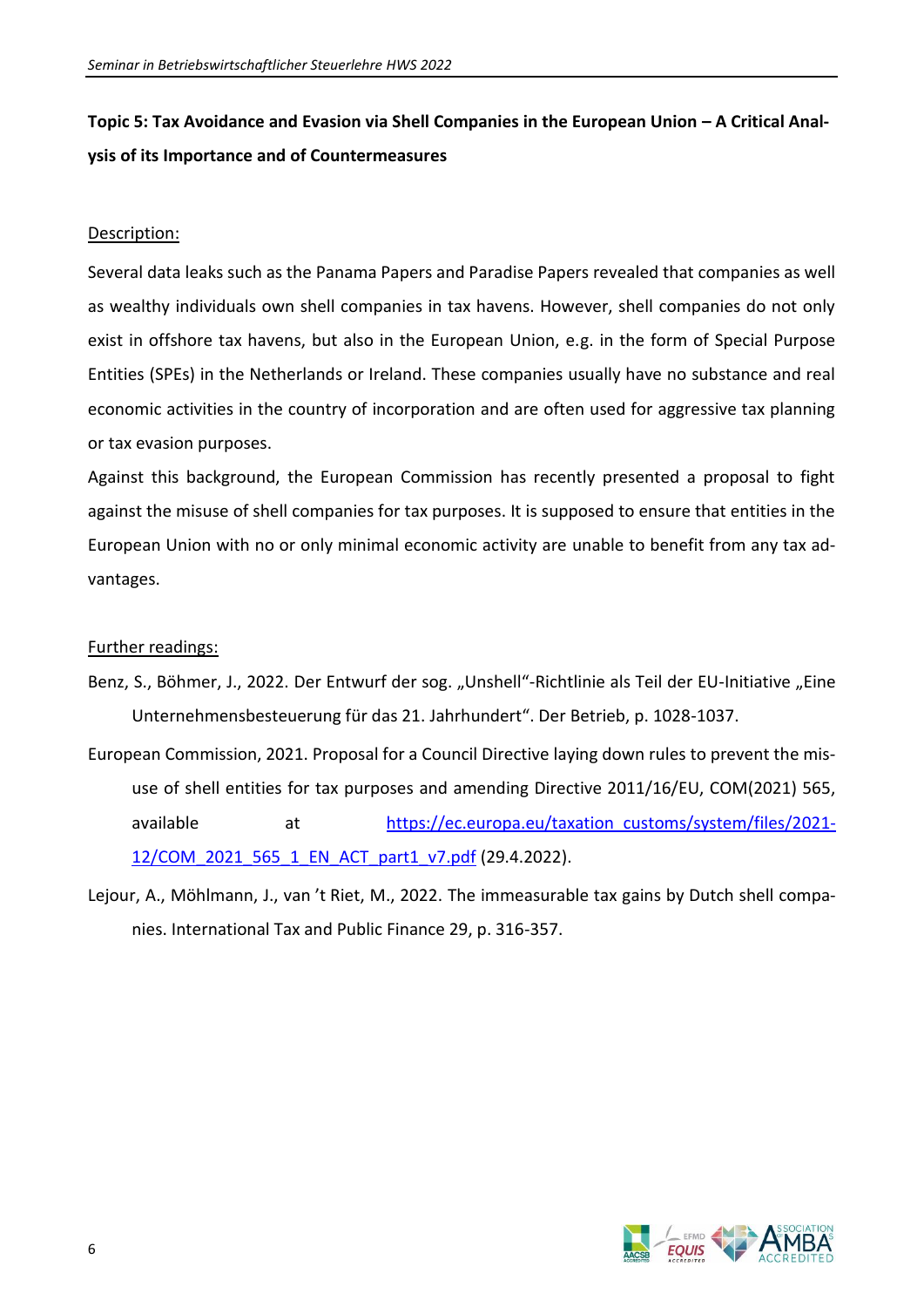# **Topic 6: Der Werbungskostenabzug unter Umweltgesichtspunkten – Eine kritische Analyse ausgewählter Tatbestände**

### Description:

Der Abzug von Werbungskosten ermöglicht es Steuerpflichtigen, die angefallenen Aufwendungen bei der entsprechenden Einkunftsart zu berücksichtigen. Insbesondere Arbeitnehmer können beruflich veranlasste Fahrtkosten und beruflich veranlasste Kosten für eine doppelte Haushaltsführung steuerlich abziehen. Die Entfernung zwischen Wohnort und Arbeitsplatz und die Art und Weise, wie Arbeitnehmer diese Distanz überwindet, sind damit unmittelbar mit einer steuerlichen Berücksichtigung verknüpft. Gleichzeitig gehören sowohl Mobilität als auch Wohnen zu den die Umwelt am stärksten belastenden Konsumbereichen. Während einerseits die beruflich veranlassten Kosten des Arbeitnehmers aus diesen Bereichen durch die (bedingte) steuerliche Abzugsfähigkeit diesen nicht weiter belasten, können diese andererseits zu Umweltkosten für die Allgemeinheit führen. Diese Seminararbeit bewegt sich in diesem Spannungsfeld zwischen Sinn und Zweck des Werbungskostenabzugs, dessen Umweltaspekte und den möglichen steuerpolitischen Lenkungsmöglichkeiten.

- Broer, M., 2022. Bahn-Fernpendler und die Entfernungspauschale: Ein steuerlicher Vorschlag zur Minderung des Co2-Ausstoßes. Der Betrieb, S. 613-619.
- Burger, A., Bretschneider, W., 2021. Umweltschädliche Subventionen in Deutschland, Umweltbundesamt (Hrsg.), Dessau-Roßlau.
- Wünnemann, M., 2019. Eckpunkte für das Klimaschutzprogramm 2030 Übersicht und Bewertung der steuerlichen Aspekte. DStR, S. 2099-2101.

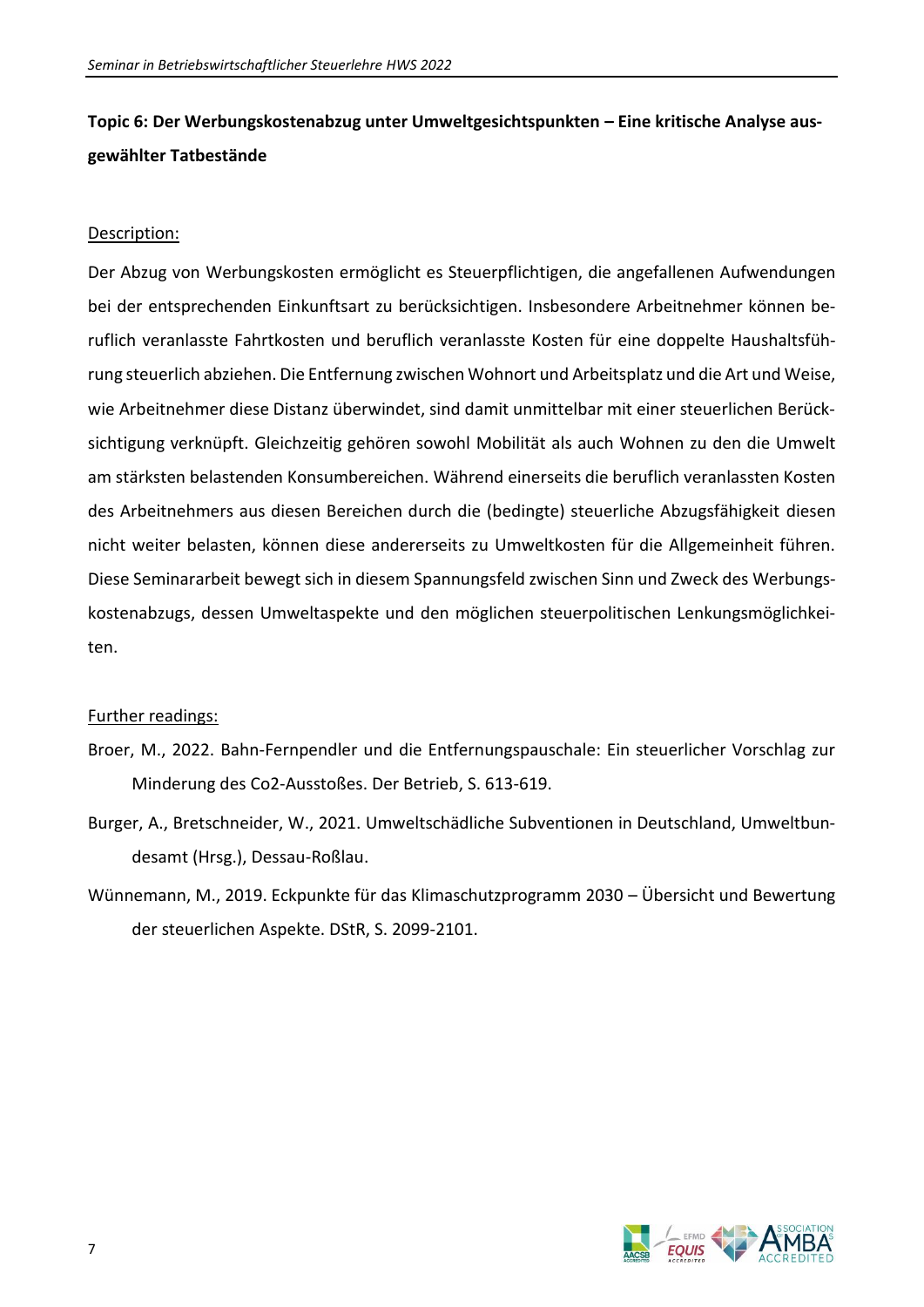### **Topic 7: Tax Complexity – An Overview of the Recent Literature and an Application to the Case of Germany**

#### Description:

Taxation is generally considered a complex topic by the broader public. But also in the professional world, the concern is often raised that the tax code has become more complicated over time. This is particularly true in Germany, where multiple attempts to simplify the system of direct taxation have failed. From a scientific point of view, multiple questions in the empirical literature arise from this development: how can we adequately measure tax complexity? Which factors drive tax complexity? What is the effect of complexity on individuals, corporations and administrations?

- Abeler, J., Jäger, S., 2015. Complex Tax Incentives. American Economic Journal: Economic Policy, 7 (3): 1-28. DOI: 10.1257/pol.20130137
- Blesse, S., Buhlmann, F., Dörrenberg, P., 2019. Do People Really Want a Simple Tax System? Evidence on Preferences Towards Income Tax Simplification, ZEW Discussion Paper No. 19-058
- Eichfelder, S., Evers, L., Gläser, S. C., Heinemann, F., Jenzen, H., Kalb, A., Misch, F., 2010. Aus-wirkungen von Steuervereinfachungen. Bundesministerium für Wirtschaft und Technologie, Mannheim.
- Hoppe, T., Schanz, D., Sturm, S., Sureth-Sloane, C., 2018. What are the Drivers of Tax Complexity for MNCs? Global Evidence. Intertax, 46 (8/9), 654-675
- Ramboll Management Consulting & The Evaluation Partnership & Europe Economic Research, 2014. A review and evaluation of methodologies to calculate tax compliance costs. Taxation Papers 40, Directorate General Taxation and Customs Union, European Commission.
- Slemrod, J., 2005. The Etiology of Tax Complexity: Evidence from U.S. State Income Tax Systems. Public Finance Review, 33(3), 279-299.<https://doi.org/10.1177/1091142105275003>
- Zwick, E., 2018. The Costs of Corporate Tax Complexity. NBER Working Paper No. w24382. Available at SSRN: https://ssrn.com/abstract=3138315